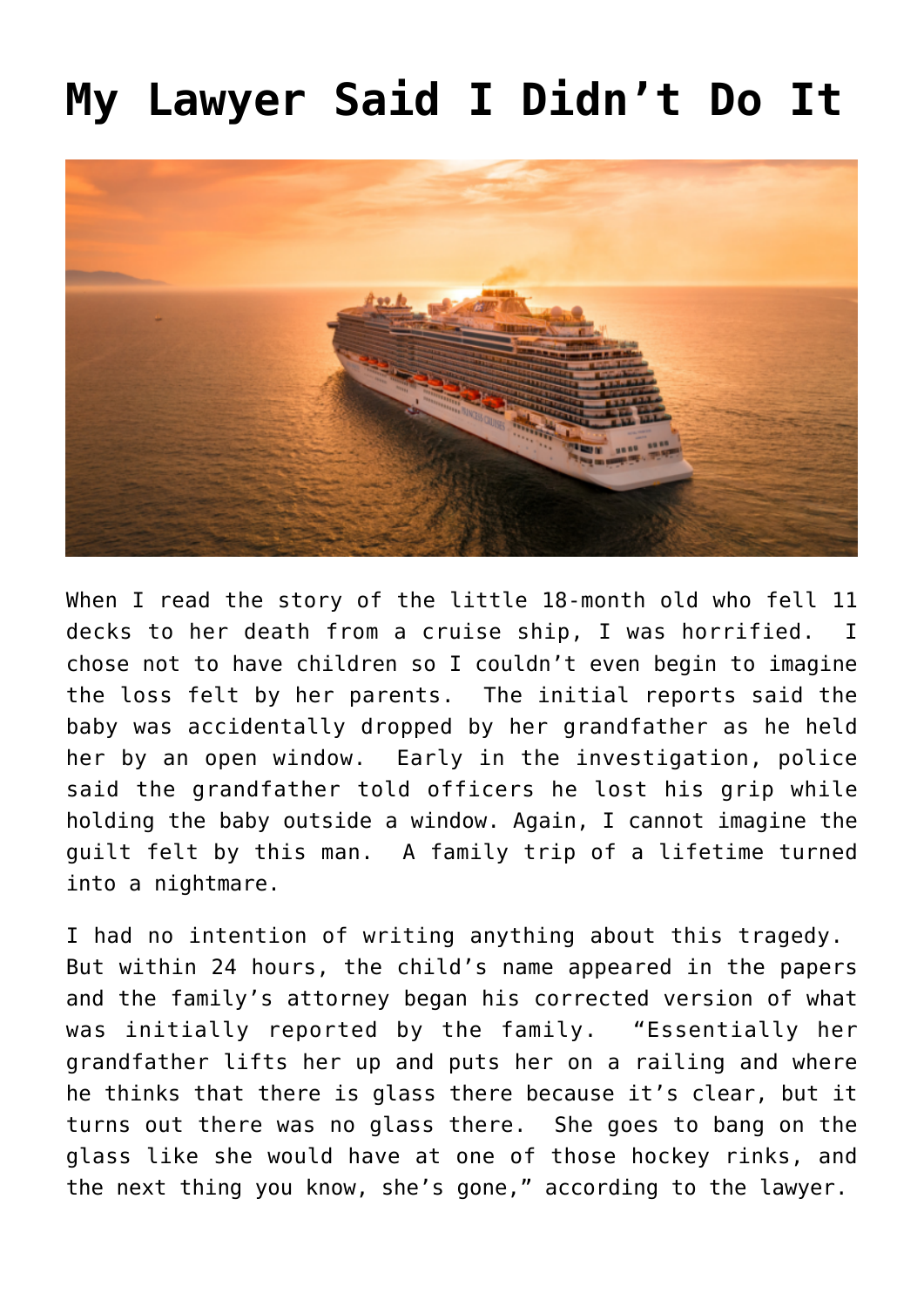It is now the family's legal position that the cruise company should've known better than to leave an  $11<sup>th</sup>$  deck window open in a children's play area. Clearly, the deep pockets belonging to the cruise company are now the target in this scenario.

I've been on over 35 cruises totaling more than 500 days so I know what I'm talking about when it comes to cruise ships.

On the day of embarkation, everyone must attend a passenger safety drill at which time everyone is told NEVER to sit on the railings or place a child on that railing anywhere on the ship.

While the grandfather initially told police he held the baby outside the window, the lawyer now says he put the child on the railing. Common sense, as well as safety instructions, says you **never** sit or put a child on a railing.

No matter the weather conditions, calm or windy, anyone would be able to tell the window was open from either the breeze or heat coming from the open window. It's impossible not to feel the open air. Also, according to the picture of the window in one of the news reports, the window is [tinted](https://www.news.com.au/world/north-america/family-of-toddler-who-fell-to-death-on-cruise-denies-grandfather-dropped-her/news-story/3a5176118cb8583be2c26fe26deeb833) and easily distinguishable from the adjacent row of windows. What I'm saying is, it's impossible for anyone not to know the window was open.

Even if the window were open, there is no way an 18-month child would be able to climb up the wall and fall out on her own. She had to be lifted up and placed on the railing or held out the window – an incredibly stupid thing to do with a child and against every ounce of common sense — and the fault of the person lifting her up.

What was initially reported to the police is usually the most accurate because it was reported closest in time to the incident. Enter, the family lawyer who will now tell us what "really happened." An incredibly heart breaking accident